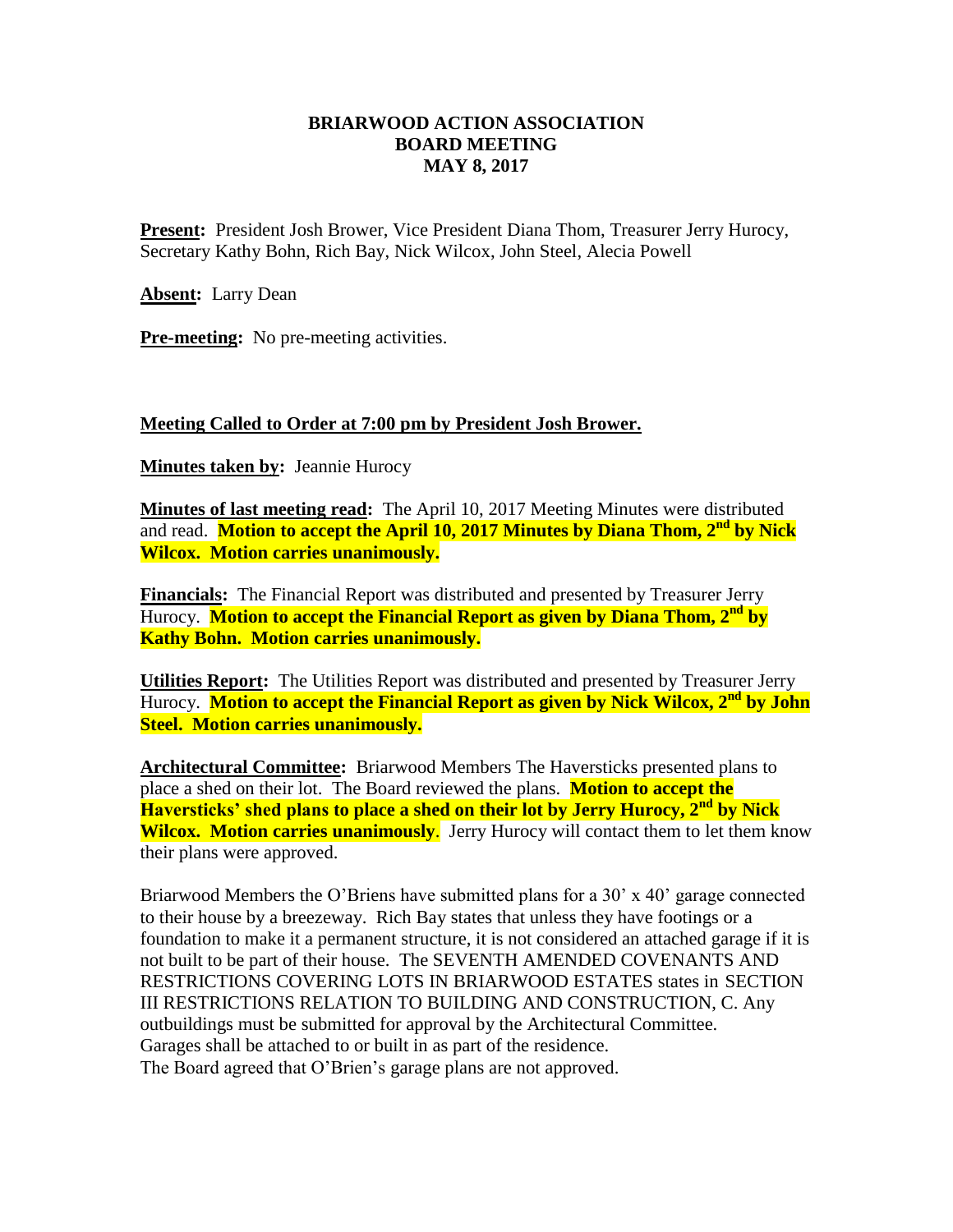**Dams Report:** Chad Queen has presented a bid to place more rock on the dam. **Motion to accept Chad Queen's bid for place rock on the dam by Diana Thom, 2nd by John Steel. Motion carries unanimously.**

The Board will be acquiring bids for grass cutting on the dam.

Lake and Beach Report: Sand was delivered. Chad Queen has spread the sand on the beach.

President Josh Brower has acquired prices for barbecue pits for the beach. Diana Thom will check to see if there was any money in the defunct Briar Rose Ladies' Club left from fundraisers to possibly use for putting towards a barbecue pit. Table this until next month after more time to research.

**Security Report:** Nothing to report.

**Rules and Regulations: Rich Bay motions to change the wording in the Covenants to state that detached garages can be built upon an existing homeowner's adjoined lots, 2nd by Nick Wilcox. John Steel, Nick Wilcox, Rich Bay, Jerry Hurocy, Diana Thom and Kathy Bohn vote yes, Alecia Powell votes no. Motion passes.**

Josh Brower brings up a liability concern about people ATVs, UTVs and golf cart usage on Briarwood property. Our attorney will look into this. Kathy Bohn suggests changing the rules to be more specific about these vehicles. Rich Bay will check another lake development's rules that allow certain vehicles, such as UTVs and golf carts.

**Website:** Nothing to report.

**Roads:** Jason Gianladis has been placing rock on the roads. Kathy Bohn states that several community members have voiced concerns about the size of the rock to her. Rock as been placed on top of some asphalt on Wellington and the rock is making cars slide some. Jerry Hurocy will talk to maintenance about if there is something he can do.

Kathy Bohn suggests that the heavy equipment that is driven on Briarwood roads pay a fee to do so to offset costs for the damage.

Rich Bay states that builders are charged \$2500 to \$5000 for allowing these heavy trucks on our roads in other developments. Rich Bay will check with other developments with what they may charge. Our attorneys will also be asked if this is something that can be done.

Josh Brower states he thinks that Lakeshore should be sealed before this winter due to deterioration. Josh Brower will acquire bids for resealing Lakeshore.

The Board discussed the estimate that was received by VonArx Engineering for the Bridge replacement/repair and the estimate for a necessary secondary entrance built to